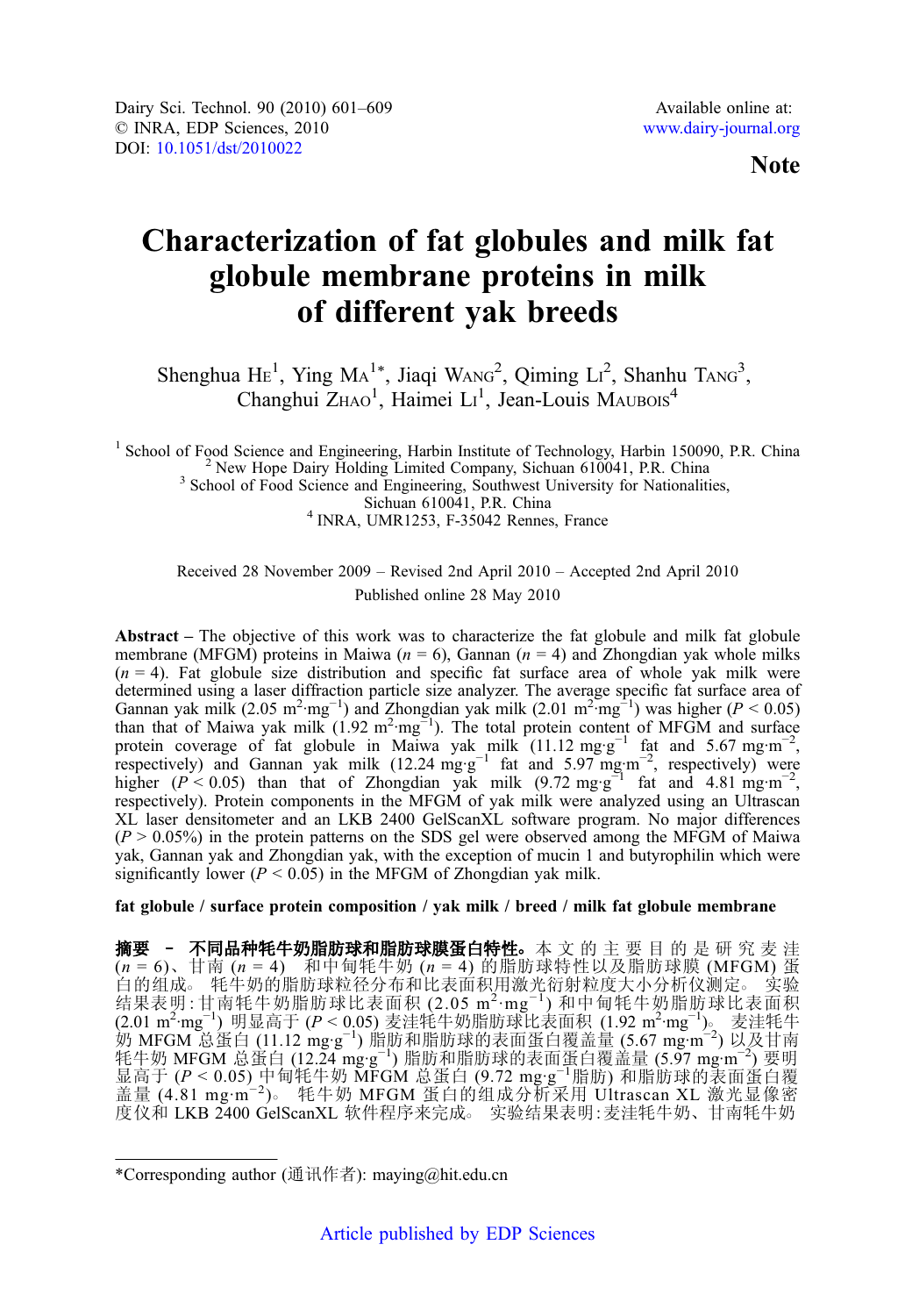和中甸牦牛奶 MFGM 蛋白除了黏液素 (MUC1) 和嗜乳蛋白 (BUT) 的含量存在差异 外 ( $P > 0.05$ ), 而 SDS-PAGE 显示三种牦牛奶 MFGM 蛋白的主要组份没有显著差  $\frac{1}{2}$ ( $\dot{P} > 0.05$ )。

# 脂肪球特性 / 蛋白质组成 / 牦牛奶 / 不同品种 / 奶脂肪球膜

Résumé – Caractérisation des globules gras et des protéines de membrane de globule gras du lait de différentes races de yak. L'objectif de ce travail était de caractériser les globules gras et les protéines de membrane de globule gras du lait entier de yak de races Maiwa  $(n = 6)$ , Gannan  $(n = 4)$  et Zhongdian  $(n = 4)$ . La distribution de taille des globule gras et la surface spécifique du lait entier de yak ont été déterminées par mesure de diffraction laser. La surface spécifique moyenne des globules gras du lait de yak de race Gannan (2,05 m<sup>2</sup>·mg<sup>-1</sup>) et de race Zhongdian  $(2.01 \text{ m}^2 \cdot \text{mg}^{-1})$  était significativement plus élevée ( $P < 0.05$ ) que celle obtenue pour le lait de yak de race Maiwa (1,92 m<sup>2</sup>·mg<sup>-1</sup>). La teneur en protéines totales de la membrane du globule gras du lait de yak et la couverture en protéine de surface étaient plus élevées ( $P < 0.05$ ) dans le lait de yak de race Maiwa (respectivement 11,12 mg·g<sup>−1</sup> de matière grasse et 5,67 mg·m<sup>−2</sup>) et du lait de yak<br>de race Gannan (respectivement 12,24 mg·g<sup>−1</sup> de matière grasse et 5,97 mg·m<sup>−2</sup>) par rapport au lait de yak de race Zhongdian (respectivement 9,72 mg·g<sup>-1</sup> de matière grasse et 4,81 mg·m<sup>-2</sup>). Les composants protéiques de la membrane de globule gras du lait de yak ont été analysés par densitométrie laser Ultrascan XL à l'aide du logiciel GelScanXL LKB 2400. Aucune différence  $(P > 0.05)$  n'a été observée dans les profils protéiques des gels SDS obtenus à partir des membranes de globule gras du lait de yak des trois races, à l'exception d'un pourcentage significativement plus faible ( $P < 0.05$ ) en mucine 1 et en butyrophiline pour le lait de yak de race Zhongdian.

globule gras / protéine de surface / lait de yak / race / membrane de globule gras

#### 1. INTRODUCTION

Yak can survive in temperatures as low as −40 °C and elevation ranging from 3000 to 5000 m, but cannot stand at temperatures above 25 °C and normal atmospheric pressure. Statistical data showed that China has 14 million yaks and accounts for 95% of total number of the world [[15](#page-8-0)]. The dominating yak species in China are Maiwa yak, Zhongdian yak and Gannan yak; they feed themselves on the native forages all year round without any supplementation. This cold climate and high elevation-loving animal produces milk with a higher fat  $(6-10\%)$  and protein  $(5.5\%)$  content when compared to bovine milk [[11](#page-8-0)].

In all types of milks, fat droplets are surrounded by a membrane named milk fat globule membrane (MFGM). MFGM mainly comprises proteins and phospholipids. There are over 40 identified different proteins, ranging in molecular weight from

15 to 240 kg·mol<sup>-1</sup>, among which at least six are glycoproteins [\[7](#page-7-0)]. The major proteins have molecular weights of 155, 67, 50 and 49 kg·mol−<sup>1</sup> , identified as xanthine oxidase (XO), butyrophilin (BUT), Periodic Acid Schiff 6 (PAS 6) and Periodic Acid Schiff 7 (PAS 7), respectively [[6](#page-7-0)]. Moreover, it is assumed that some of the MFGM proteins possess specific nutritional properties [\[5\]](#page-7-0). As such, MFGM material and MFGM components have been isolated and characterized as valuable ingredients for application into new food products. However, further work is needed on the quantification of the different MFGM components in various dairy products and on the optimization of food-grade downstream extraction and production processes from milk or from its derivatives.

In contrast to the extensive work done on bovine milk, to our knowledge, no information is available on protein composition of yak MFGM. The aim of this study was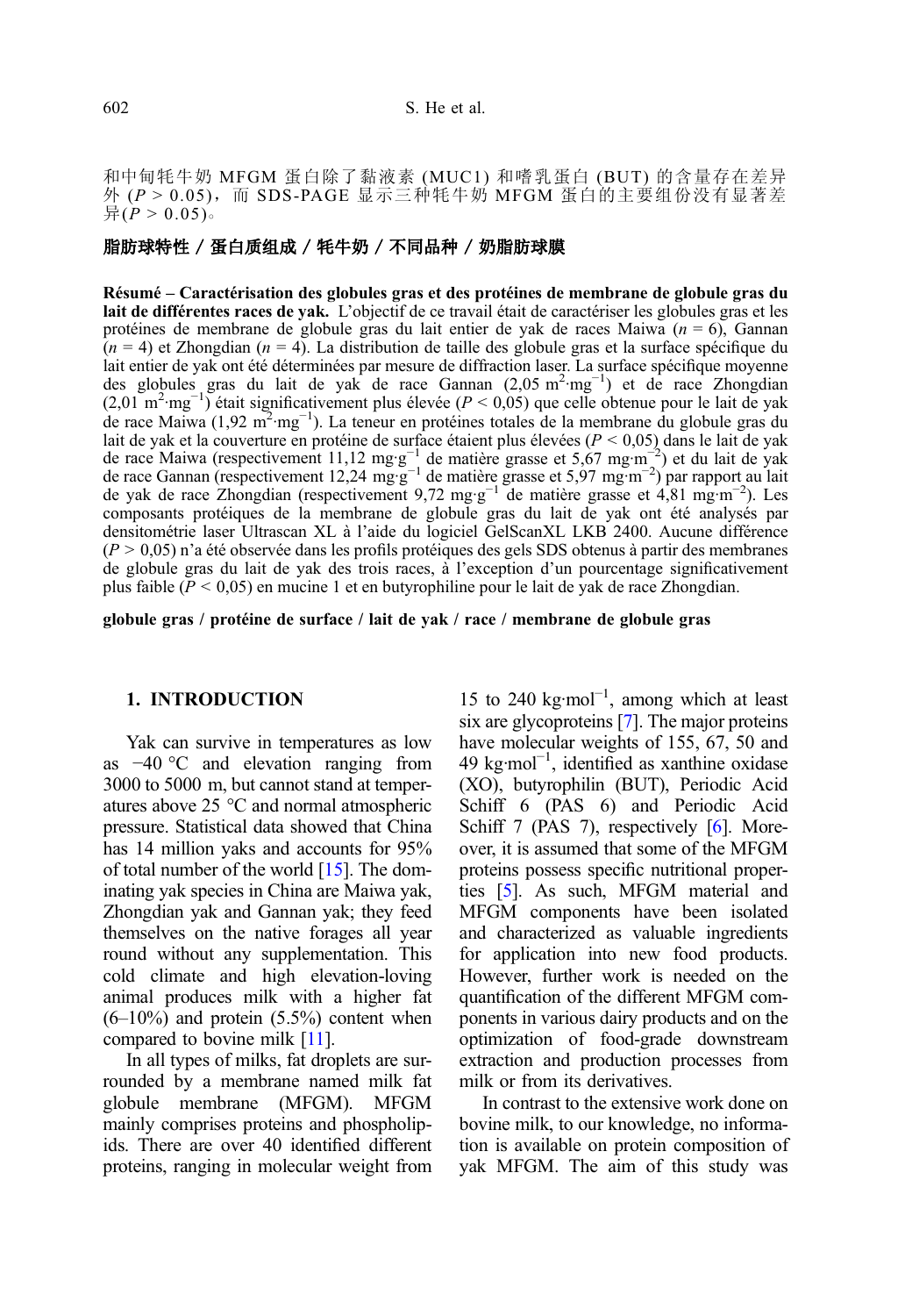Table I. Sample information.

| <b>Breeds</b> | Source of milk samples    | Elevation (m) | Number of samples analyzed |
|---------------|---------------------------|---------------|----------------------------|
| Maiwa yak     | Sichuan province of China | 3000-4000     |                            |
| Zhongdian yak | Yunnan province of China  | $3000 - 3400$ |                            |
| Gannan yak    | Gansu province of China   | 3000-5000     |                            |

therefore to detail protein composition of yak MFGM.

#### 2. MATERIALS AND METHODS

#### 2.1. Materials

Yak milk samples produced by three pure yak breeds were collected in autumn, the detailed information of which is given in Table I. The cream was separated according to the method of Ye et al. [[13](#page-8-0)]. The cream was washed with a solution of KCl  $(1.5 \text{ g} \cdot \text{L}^{-1})$  within 3 h of collection and then the cream was held at 4 °C overnight before further processing and analysis.

All the chemicals used were of analytical grade obtained from China Chemicals Reagent Co. (Harbin, China) or Sigma Chemical Co. (St. Louis, MO, USA) unless specified otherwise.

## 2.2. Determination of average fat globule size and specific surface area of whole yak milk

Fat globule size distribution was determined by a Laser Diffraction Particle Size Analyzer (Dandong Bettersize Instruments, Ltd., Liaoning, China). The casein micelles were dissociated by diluting the sample to 1/1000 in EDTA buffered saline  $(EDTA, 35$  mmol·L<sup>-1</sup>, pH 7.0) prior to measurement. The refractive indices used were 1.458 and 1.460 for milk fat at 633 and 466 nm, respectively, and the refractive index was 1.33 for water [\[9](#page-7-0)]. Standard parameters were calculated by the software: the volumic average diameter  $d_{43} = \sum_{i} (v_i \cdot d_i) / \sum_{i} v_i$  (where  $v_i$  is the volume of globules in a size class of average diameter,  $d_i$ ), The volume-surface average diameter  $d_{32} = \sum_{i} v_i / \sum_{i} (v_i / d_i)$  and the specific fat surface area  $S = 6\rho^{-1}d_{32}^{-1}$ , where  $\rho$  is the milk fat density.

## 2.3. Determination of washed cream protein content

The total protein content of cream, washed with the solution of KCl  $(1.5 \text{ g} \cdot \text{L}^{-1})$ , was determined using the Kjeldahl method (AOAC, 1974) by determining total nitrogen and multiplying it by a factor of 6.38.

# 2.4. Isolation of milk fat globule membrane material

Samples for MFGM were prepared from 1 L of fresh unpasteurized cream using the acidification method reported by Kanno and Kim [\[3\]](#page-7-0). The cream was washed three times with three volumes of Milli-Q water (38 °C) in a cream separator. The washed cream was allowed to crystallize for 4 h at 4 °C before churning through the use of a mixer. The resulting butter and buttermilk were separated using a sieve. The buttermilk was adjusted to pH 4.8 using hydrochloric acid  $(\overline{1} \text{ mol} \cdot \overline{L}^{-1})$  in order to allow MFGM to precipitate out. The precipitated MFGM was centrifuged at 10 000 $\times$  g, and MFGM pellet and supernatant were collected. The pH of both resuspended MFGM pellet (in water) and supernatant was adjusted to 6.8 using sodium hydroxide  $(1 \text{ mol} \cdot L^{-1})$ .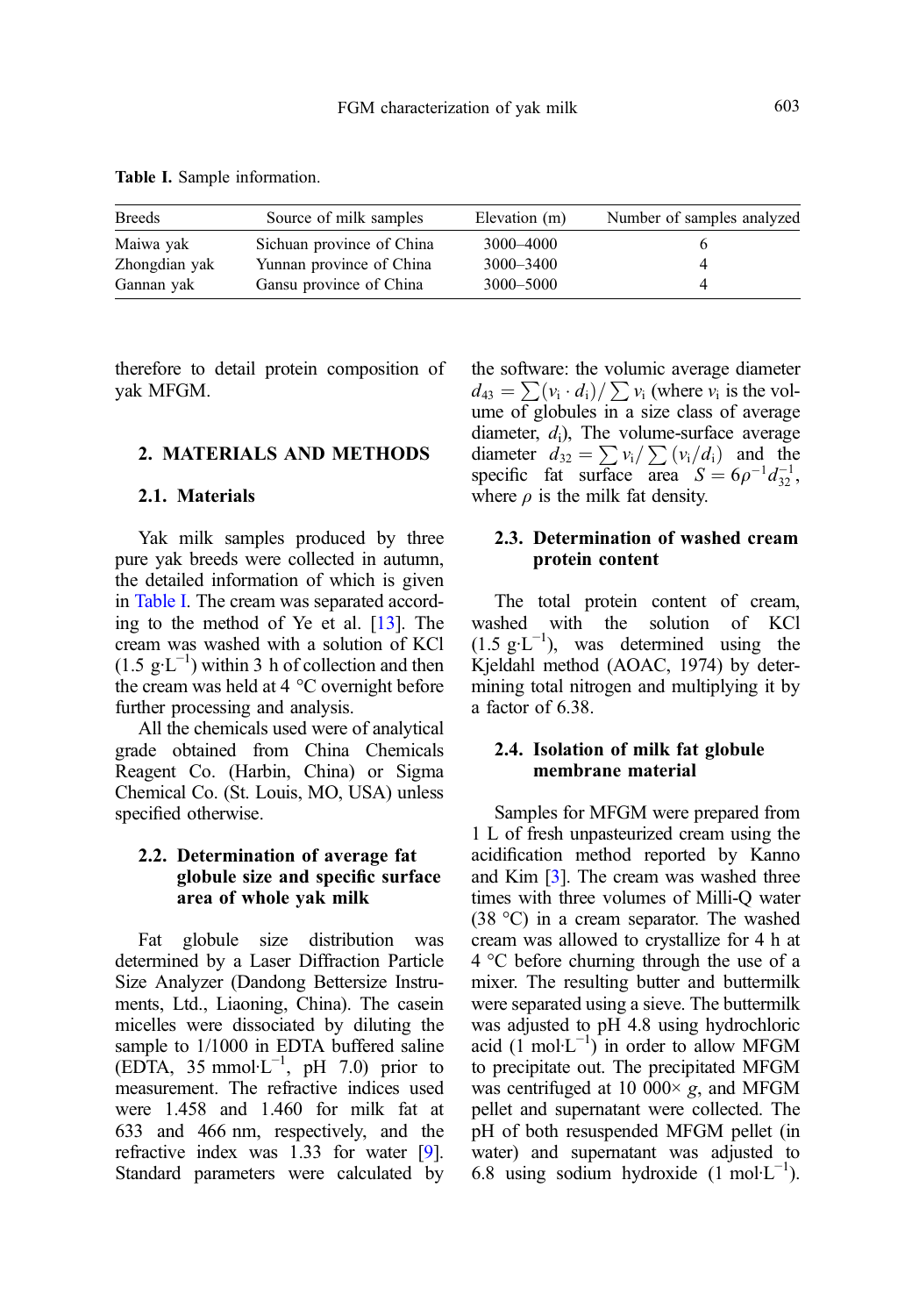| Yak breeds                                      | Maiwa yak<br>$(n = 6)$  | Gannan yak<br>$(n = 4)$ | Zhongdian yak<br>$(n = 4)$ |
|-------------------------------------------------|-------------------------|-------------------------|----------------------------|
| $d_{43}$ (µm) <sup>1</sup>                      | $4.34 \pm 0.04^{\circ}$ | $4.16 \pm 0.03^{\rm a}$ | $4.10 \pm 0.03^{b}$        |
| $d_{32}$ (um) <sup>2</sup>                      | $3.04 \pm 0.06^a$       | $2.84 \pm 0.01^{\rm b}$ | $2.90 \pm 0.01^{\rm b}$    |
| Specific fat surface area $(m^2 \cdot mg^{-1})$ | $1.92 \pm 0.03^{\rm a}$ | $2.05 \pm 0.01^{\rm b}$ | $2.01 \pm 0.01^{\rm b}$    |
| Total protein in MFGM $(mg \cdot g^{-1}$ fat)   | $11.12 \pm 0.12^a$      | $12.24 \pm 0.09^a$      | $9.72 \pm 0.26^{\rm b}$    |
| Surface protein coverage of milk fat globule    | $5.67 \pm 0.07^{\rm a}$ | $5.97 \pm 0.08^{\rm a}$ | $4.81 \pm 0.15^{b}$        |
| $(mg·m^{-2})$                                   |                         |                         |                            |

Table II. Characteristics of yak milk fat globule from different yak breeds.

 $\frac{1}{2}d_{43} = \sum (v_i \cdot d_i)/\sum v_i$  (where  $v_i$  is the volume of globules in a size class of average diameter,  $d_i$ ).  $d_{32} = \sum v_i/\sum (v_i/d_i)$  (where  $v_i$  is the volume of globules in a size class of average diameter,  $d_i$ ). Data are means  $\pm$  sample standard deviations.

<sup>a,b</sup> Different superscripts within a row indicate significant differences ( $P \le 0.05$ ).

The resuspended MFGM pellet and supernatant were freeze dried and stored at −80 °C before analysis.

#### 2.5. Electrophoresis

Protein composition of MFGM from washed creams was determined by SDS-PAGE. Samples were suspended in 0.5 mL of reducing buffer  $(6\%$  Tris-0.5 mol·L<sup>-1</sup>, 10% glycerol, 5% β-mercaptoethanol, 2% SDS and 0.05% bromophenol blue). Samples were heated at 95 °C for 5 min and then centrifuged at  $2500 \times g$  for 30 min in order to remove the fat from the sample. Supernatants (10 μL) were loaded onto 10% SDS-polyacrylamide gels. Molecular mass markers ranging from 30 to 200 kg·mol<sup>-1</sup> (TransGen, Biotech, China) and milk proteins were run at 200 V. Protein bands were stained with a solution of Coomassie Brilliant Blue R-250. Gels were destained with a solution of methanol and glacial acetic acid at concentrations of 160 and 10 mL·L<sup>-1</sup>, respectively. Scanned images of the destained gels were analyzed using the ImageMaster software (Amersham Pharmacia Biotech, Newcastle upon Tyne, UK). The apparent molecular mass (Mw) of the bands on the SDS-PAGE was estimated from the mobility of proteins in the gel when compared with the mobility of the molecular mass markers. The gels were scanned using an Ultrascan XL laser densitometer, and the results were analyzed using an LKB 2400 GelScanXL software program (LKB Produkter AB, Bromma, Sweden) to obtain quantitative results.

#### 2.6. Statistical analysis

Statistical analysis was performed using t test. A value of  $P \leq 0.05$  was considered significant. The results were achieved through the SPSS version 9.0 windows program (SPSS, Inc., 1998, Chicago, IL, USA).

## 3. RESULTS AND DISCUSSION

# 3.1. Characterization of fat globule from different yak breeds

The characterization of fat globule of three yak breeds is given in Table II. The size distributions of the fat globules from three yak breeds are presented in [Figure 1](#page-4-0). The volumic average diameter  $d_{43}$  of Maiwa yak milk (4.34 μm) and Gannan yak milk (4.16 μm) was higher ( $P < 0.05$ ) than that of Zhongdian yak milk (4.10 μm). The average specific fat surface area of Gannan yak milk  $(2.05 \text{ m}^2 \cdot \text{mg}^{-1})$  and Zhongdian yak milk  $(2.01 \text{ m}^2 \cdot \text{mg}^{-1})$  was higher  $(P < 0.05)$  than that of Maiwa yak milk  $(1.92 \text{ m}^2 \cdot \text{mg}^{-1})$ . The total protein content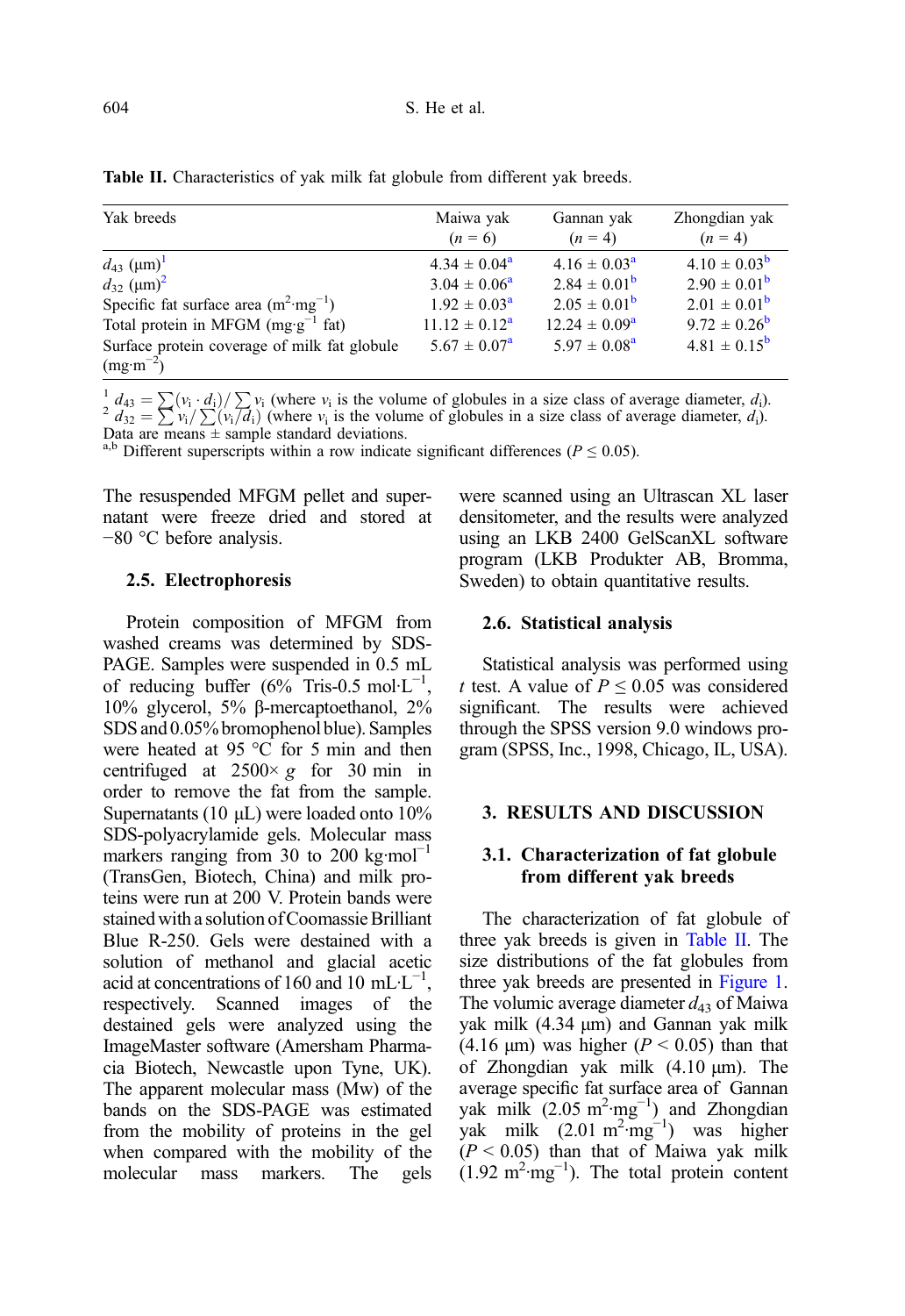<span id="page-4-0"></span>

**Figure 1.** Particle size distribution of fat globule from Maiwa yak milk  $(...)$ , Gannan yak milk  $(-)$ and Zhongdian yak milk (- -).

of MFGM in Maiwa yak milk  $(11.12 \pm 0.12 \text{ mg} \cdot \text{g}^{-1} \text{ fat})$  and Gannan yak milk (12.24 ± 0.09 mg·g<sup>-1</sup> fat) was significantly higher ( $P < 0.05$ ) than that of Zhongdian yak milk  $(9.72 \pm 0.26 \text{ mg} \cdot \text{g}^{-1})$ fat). The values for total protein content of MFGM in Maiwa yak milk and Gannan yak milk were well similar to those found in bovine milk as reported by Patton and Huston  $[12]$  $[12]$  $[12]$  (10 mg·g<sup>-1</sup> of fat globules) and Mulder and Walstra  $[10]$  (9 mg·g<sup>-1</sup> of fat globules). The surface protein coverage in the fat globule of Maiwa yak milk  $(5.67 \pm 0.07 \text{ mg} \cdot \text{m}^{-2})$  and Gannan yak milk  $(5.97 \pm 0.08 \text{ mg} \cdot \text{m}^{-2})$  was higher  $(P < 0.05)$  than those of Zhongdian yak milk  $(4.81 \pm 0.15 \text{ mg} \cdot \text{m}^{-2})$ . The surface protein coverage in the milk fat globule of the three yak breeds was higher than that reported for bovine milk by Ye et al. [[13](#page-8-0)]  $(1.85 \text{ mg} \cdot \text{m}^{-2})$  and lower than those indicated by Mulder and Walstra (9 mg·m−<sup>2</sup> ) [[10](#page-8-0)]. The higher surface protein coverage could be due to the combination of lower specific fat surface area and higher total protein of Maiwa yak, Gannan yak and Zhongdian yak milk fat globule which were different from those of bovine milk reported by Ye et al. [\[13](#page-8-0)] and Mulder and Walstra [\[10\]](#page-8-0).

# 3.2. MFGM proteins of different yak breeds

[Figure 2](#page-5-0) illustrates the protein patterns of MFGM, isolated from Maiwa yak, Gannan yak and Zhongdian yak, determined by SDS-PAGE (10% acrylamide) under reducing conditions [\(Figs. 2A](#page-5-0)–2C). There were five major protein bands, ranging in molecular weight from 47 to 225 kg·mol<sup>-1</sup>. The apparent molecular mass of major bands on SDS-PAGE was estimated by comparison with the mobility of molecular weight standards. The approximate quantities of these proteins in the MFGM were determined by scanning the stained bands. The major bands corresponded to mucin 1 (MUC 1, Mw,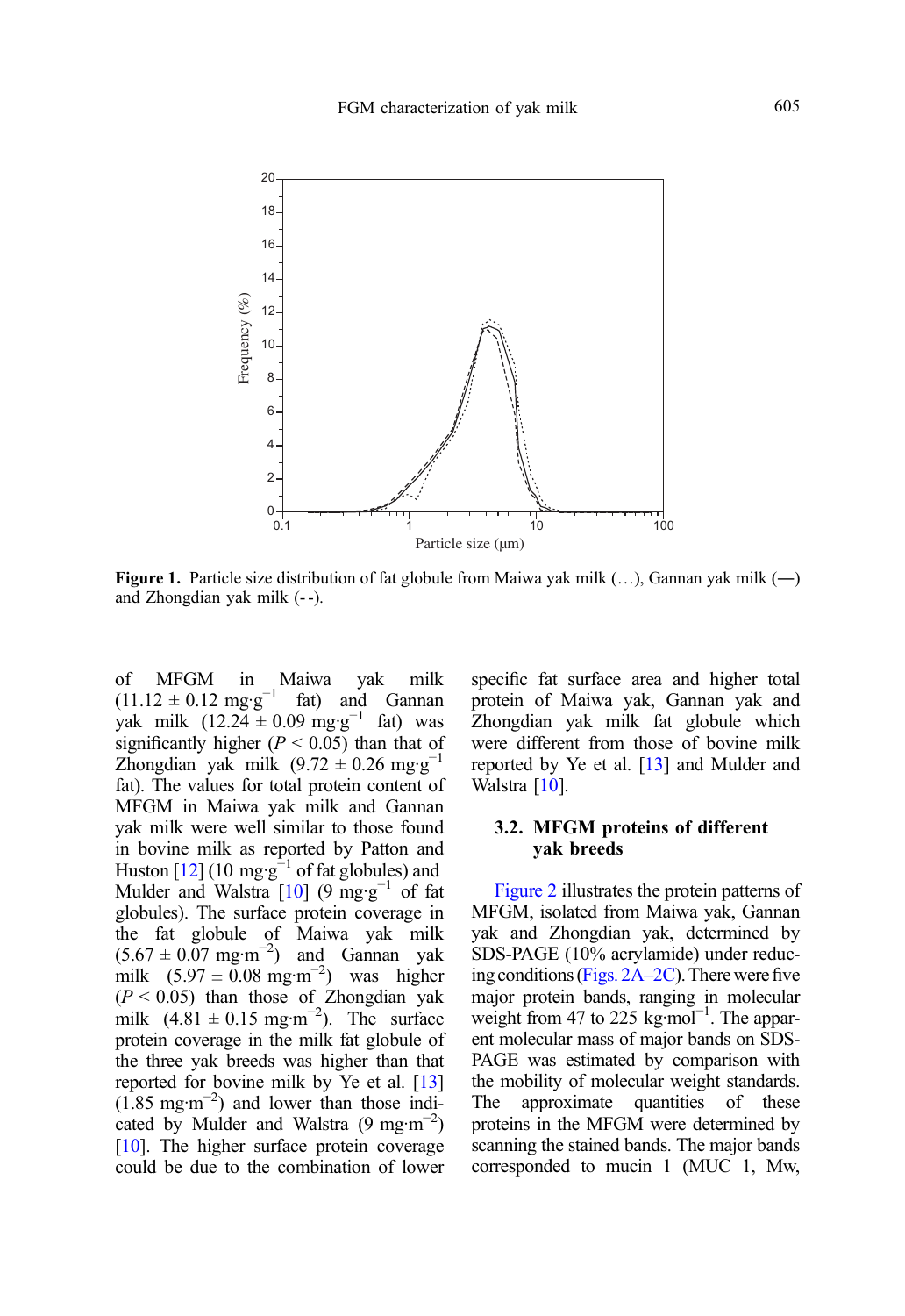<span id="page-5-0"></span>

Figure 2. SDS-PAGE patterns (10% acrylamide gel), obtained under reducing conditions, of MFGM material from fresh whole yak milk. MFGM from Maiwa yak milk (A); MFGM from Gannan yak milk (B) and MFGM from Zhongdian yak milk (C). Membrane proteins are named according to Mather [[6](#page-7-0)].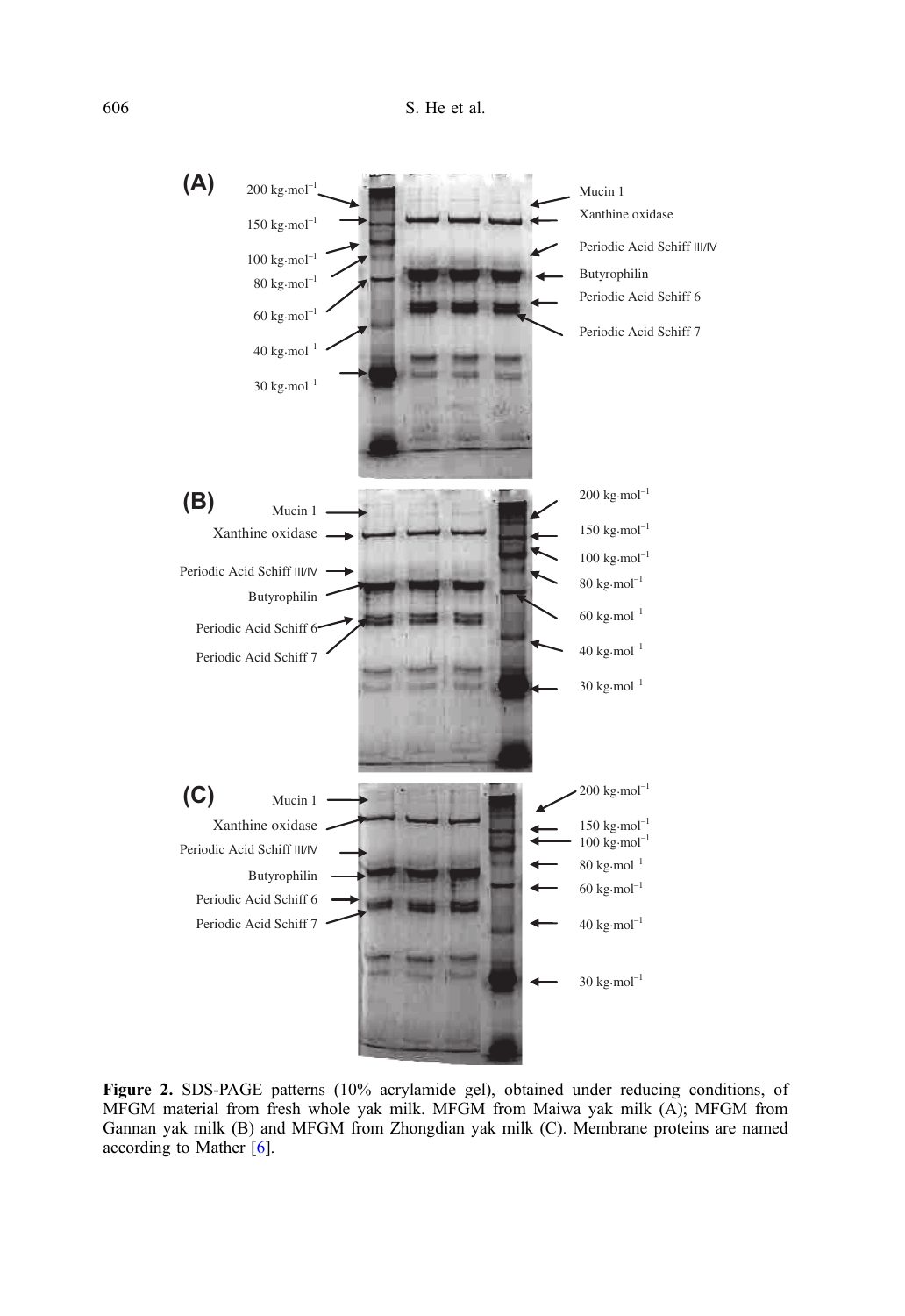| Proteins         |                                           | Percentage of total protein in MFGM $(\%)^1$ |                          |                                                 |  |
|------------------|-------------------------------------------|----------------------------------------------|--------------------------|-------------------------------------------------|--|
|                  | Molecular weight<br>$(kg \cdot mol^{-1})$ | Maiwa yak milk<br>$(n = 6)$                  | $(n = 4)$                | Gannan yak milk Zhongdian yak milk<br>$(n = 4)$ |  |
| Mucin 1          | 225.6                                     | $4.87 \pm 0.54^{\circ}$                      | $4.54 \pm 0.21^{\circ}$  | $3.87 \pm 0.27^{\rm b}$                         |  |
| Xanthine oxidase | 157.4                                     | $16.31 \pm 0.10^a$                           | $16.18 \pm 0.87^{\circ}$ | $16.27 \pm 0.74^{\circ}$                        |  |
| Periodic Acid    | 78-98                                     | $3.81 \pm 0.45^{\circ}$                      | $3.09 \pm 0.33^a$        | $3.21 \pm 0.29^a$                               |  |
| Schiff III/IV    |                                           |                                              |                          |                                                 |  |
| Butyrophilin     | 67.5                                      | $25.43 \pm 0.63^{\circ}$                     | $25.23 \pm 0.74^{\circ}$ | $22.32 \pm 0.91^{\rm b}$                        |  |
| Periodic Acid    | 50.2                                      | $13.45 \pm 0.18^a$                           | $13.01 \pm 0.43^{\circ}$ | $14.09 \pm 0.24^{\circ}$                        |  |
| Schiff 6         |                                           |                                              |                          |                                                 |  |
| Periodic Acid    | 47.8                                      | $13.46 \pm 0.09^{\rm a}$                     | $13.04 \pm 0.48^{\circ}$ | $14.94 \pm 0.11^a$                              |  |
| Schiff 7         |                                           |                                              |                          |                                                 |  |
| Other minor      |                                           | $22.67 \pm 3.00^a$                           | $23.91 \pm 3.20^a$       | $25.75 \pm 1.80^{\circ}$                        |  |
| proteins         |                                           |                                              |                          |                                                 |  |

<span id="page-6-0"></span>Table III. Protein components in the MFGM obtained from different yak breeds.

<sup>1</sup> Data are based solely on staining intensity.

Data are means  $\pm$  sample standard deviations.

<sup>a,b</sup> Different superscripts within a row indicate significant differences ( $P \le 0.05$ ).

 $225.6 \text{ kg·mol}^{-1}$ ), the largest protein of the MFGM. Many studies on cow's milk have shown that the apparent molecular weight (Mw) of this protein ranges from 170 to 225 kg·mol<sup>-1</sup> depending on the breed [\[6\]](#page-7-0). Molecular weight (Mw) of yak other MFGM proteins determined in this study was as follows: xanthine oxidase (Mw, 157.4 kg·mol−<sup>1</sup> ), PAS III/IV (Mw, 78–98 kg·mol−<sup>1</sup> ), butyrophilin (Mw,  $67.5 \text{ kg} \cdot \text{mol}^{-1}$ ), PAS 6 (Mw, 50.2 kg $\cdot \text{mol}^{-1}$ ) and PAS 7 (Mw, 47.8 kg·mol−<sup>1</sup> ). The major protein bands on SDS-PAGE (10% acrylamide) inMFGM of the three yak breeds showed similar electrophoretical patterns compared with those from MFGM of bovine milk described by Keenan and Dylewski [\[4](#page-7-0)] and Ye et al. [\[13](#page-8-0)], who reported that the major protein bands corresponded to mucin 1, xanthine oxidase, butyrophilin, PAS 6 and PAS 7. A faint band with molecular weight of  $62 \text{ kg/mol}^{-1}$  was also observed, near butyrophilin.

There were no qualitative electrophoretical differences observed between the MFGM of Maiwa yak, Gannan yak and Zhongdian yak milks [\(Figs. 2A](#page-5-0)–2C). However, there were quantitative differences ( $P < 0.05$ ) in the percentage of some of the protein components among the milk of three yak breeds (Tab. III). There were five major protein bands on SDS-PAGE in the MFGM of three yak breeds. There were no differences observed  $(P > 0.05)$  in mucin 1, xanthine oxidase, PAS 6 and PAS 7 in the MFGM of the three yak breeds, but the percentages of mucin 1 and butyrophilin were significantly higher  $(P < 0.05)$  in Maiwa yak and Gannan yak MFGM than in Zhongdian yak MFGM. These values could be due to a higher content of total MFGM proteins in Maiwa yak and Gannan yak milks. To our knowledge, there was no report describing difference between breeds for both bovine MUC1 and butyrophilin. On the other hand, Ye et al. [\[13\]](#page-8-0) have reported differences in xanthine oxidase, butyrophilin and total MFGM proteins according to the stage of lactation and cow's feeding. It must also be pointed out that the percentages reported in Table III are based on staining intensity, which is known to be varying with protein species and consequently, giving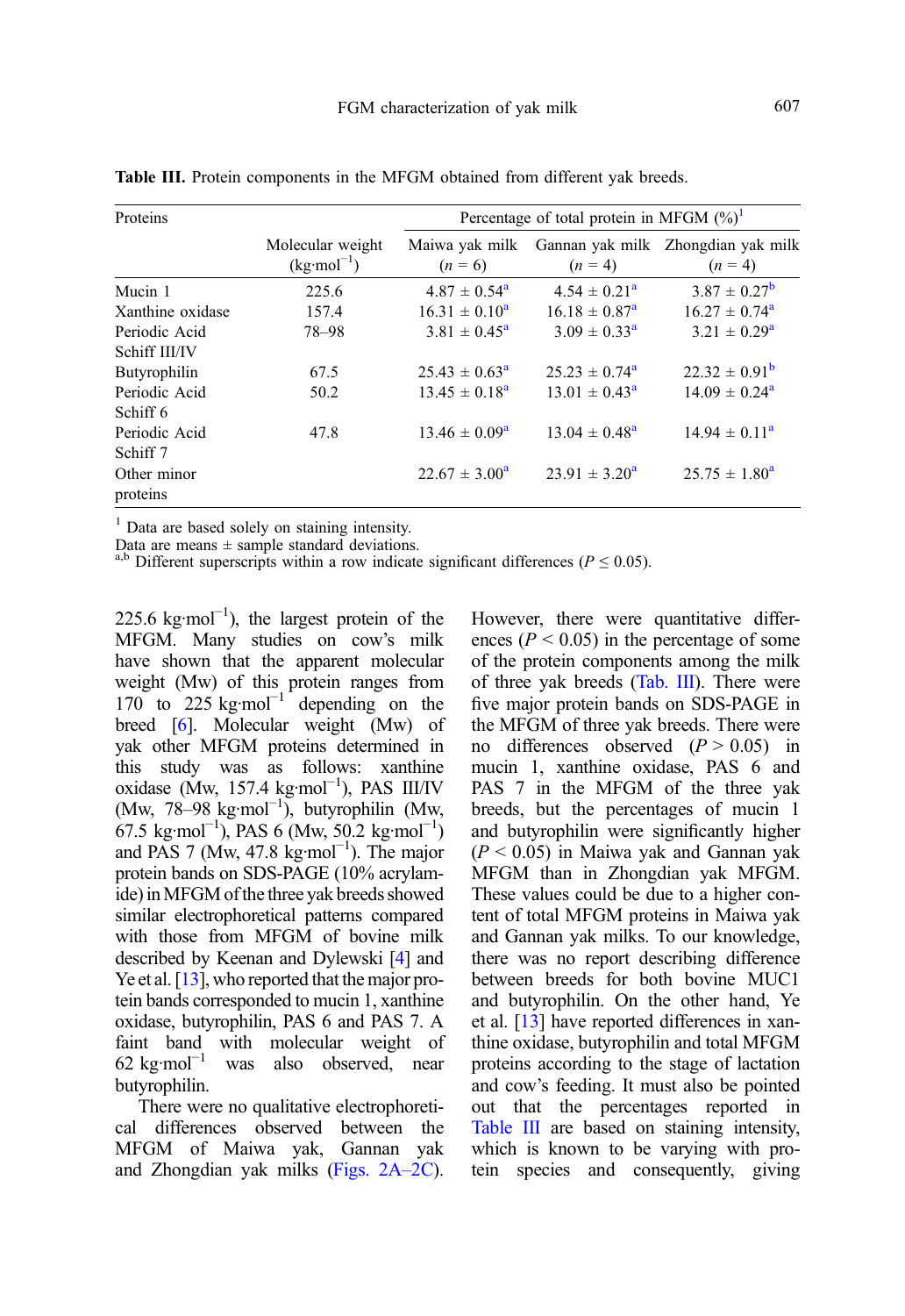<span id="page-7-0"></span>enhancement or lowering of the observed differences. The proportion ([Tab. III](#page-6-0)) observed between major proteins (70%) and minor proteins (30%) was similar for all milks. Xanthine oxidase and butyrophilin, respectively, accounted for 14% and 18–22% of the MFGM proteins in three yak breeds. In cow's milk, concentration of xanthine oxidase and butyrophilin varies within the lactation period, but they were present in constant molar proportions of about 1:4  $[8, 14]$  $[8, 14]$  $[8, 14]$ . On the other hand, the relative proportion of these proteins shows interspecies differences, for example, in human milk, the level of xanthine oxidase is much higher than that of butyrophilin  $[1, 1]$ 2] and in goat's milk, proportion is 1:1 [\[14\]](#page-8-0). Our results showed a proportion of about 1:2 between these two proteins. No significant variation  $(P > 0.05)$  was observed among Maiwa, Zhongdian and Gannan yak milks for PAS 6 and PAS 7. The observed faint bands of Periodic Acid Schiff III (PAS III) and Periodic Acid Schiff IV (PAS IV) may be due to the loose association of these proteins to MFGM which maybe has led to a removal from the membrane during washing with salt solutions.

## 4. CONCLUSION

In the present study, breeds variations in fat globule membrane protein components were observed among three yak breeds. A significant difference  $(P < 0.05)$  was found in the percentage of mucin 1 and butyrophilin of the MFGM components among the milk of the three yak breeds. Based on these data, there were some differences in fat globule characterization and protein components of MFGM among different yak breeds.

Acknowledgments: This work was funded by National Nature Science Foundation of China (No. 30871953). The authors thank New Hope Dairy Holding Co. Ltd. for milk samples and

the Southwest University for Nationalities of Sichuan for laboratory analyses.

#### REFERENCES

- [1] Freudenstein C., Keenan T.W., Eigel W.N., Sasaki M., Stadler J., Franke W.W., Preparation and characterization of the inner coat material associated with fat globule membranes from bovine and human milk, Exp. Cell Res. 118 (1979) 277–294.
- [2] Houlihan A.V., Goddard P.A., Nottingham S.M., Kitchen B.J., Masters C.J., Interactions between the bovine milk fat globule membrane and skim milk components on heating whole milk, J. Dairy Res. 59 (1992) 187–195.
- [3] Kanno C., Kim D.H., A simple procedure for the preparation of bovine milk fat globule membrane and a comparison of its composition enzymatic activities, and electrophoretic properties with those prepared by other methods, Agric. Biol. Chem. 54 (1990) 2845–2854.
- [4] Keenan T.W., Dylewski D.P., Intracellular origin of milk lipid globules and the nature of structure of milk fat globule membrane, Advanced Dairy Chemistry, Lipids, Vol. 2 Chapman & Hall, London, UK, 1995.
- [5] Keenan T.W., Patton S., Jensen R.G., The structure of milk: A. The milk lipid globule membrane, in: Handbook of Milk Composition, Academic Press, New York, USA, 1995, pp. 5–50.
- [6] Mather I.H., A review and proposed nomenclature for major proteins of the milk-fat globule membrane, J. Dairy Sci. 83 (2000) 203–247.
- [7] McPherson A.V., Dash M.C., Kitchen B.J., Isolation and composition of milk fat globule membrane material. I. From pasteurized milks and creams, J. Dairy Res. 51 (1984) 279–287.
- [8] McPherson A.V., Kitchen B.J., Reviews of the progress of dairy science: the bovine milk fat globule membrane-its formation composition, structure and behaviour in milk and dairy products, J. Dairy Res. 50 (1983) 107–133.
- [9] Michalski M., Briard V., Michel F., Apparent zeta-potential as a tool to assess mechanical damages to the milk fat globule membrane, Lait 81 (2001) 787–796.